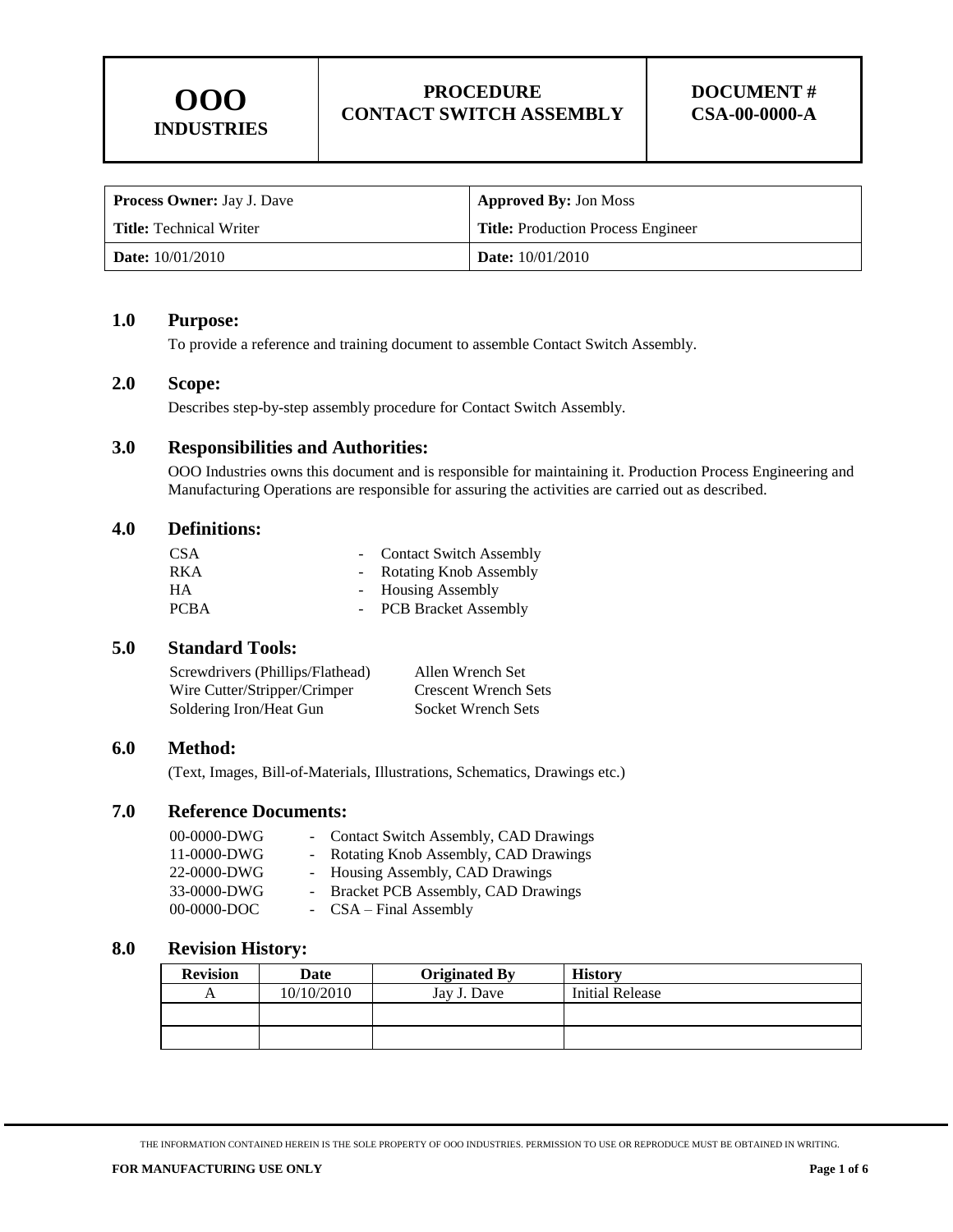**CONTACT SWITCH ASSEMBLY DOC# CSA-00-0000-A**

# **9.0 Operation Procedure**

9.1 Rotating Knob Assembly (RKA, 11-0000) (Refer to [Figure 1\)](#page-1-0):

| <b>BILL OF MATERIAL:</b> |                         |                               |          |  |  |
|--------------------------|-------------------------|-------------------------------|----------|--|--|
| Part $#$                 | <b>Part Description</b> |                               | Quantity |  |  |
| 11-1111                  | Contactor-A             |                               |          |  |  |
| $11 - 2222$              | <b>Knob Rotator</b>     |                               |          |  |  |
| 11-3333                  | Knob Lock               |                               |          |  |  |
|                          |                         |                               |          |  |  |
|                          |                         | WHEN COMPLETE: INITIAL & DATE |          |  |  |

- 9.1.1 Insert Contactor-A **(11-1111, 1x)**, onto the Knob Rotator **(11-2222, 1x)**. Make sure that slot of the Contactor-A is inserted over notch of the Knob Rotator.
- 9.1.2 Slide the Knob Lock **(11-3333, 1x)** onto the Knob Rotator. Make sure that cutout slot of the Knob Lock is aligned with notch of the Knob Rotator.
- 9.1.3 Place aside the Rotating Knob Assembly; it will be used later in the procedure.



**Figure 1: Rotating Knob Assembly**

<span id="page-1-0"></span>9.2 Housing Assembly (HA, 22-0000) (Refer to [Figure 2](#page-2-0) & [Figure 3\)](#page-3-0):

| <b>BILL OF MATERIAL:</b> |                         |                               |          |  |
|--------------------------|-------------------------|-------------------------------|----------|--|
| Part $#$                 | <b>Part Description</b> |                               | Quantity |  |
| 22-1111                  | Main Housing            |                               |          |  |
| 22-2222                  | Stop Pin                |                               |          |  |
| 22-3333                  | Contactor-B             |                               |          |  |
| 22-4444                  | Tab                     |                               | 11       |  |
| 22-5555                  | Resistor                |                               | 9        |  |
| 22-6666                  | Tab-Screw               |                               | 10       |  |
|                          |                         |                               |          |  |
|                          |                         | WHEN COMPLETE: INITIAL & DATE |          |  |

THE INFORMATION CONTAINED HEREIN IS THE SOLE PROPERTY OF OOO INDUSTRIES. PERMISSION TO USE OR REPRODUCE MUST BE OBTAINED IN WRITING.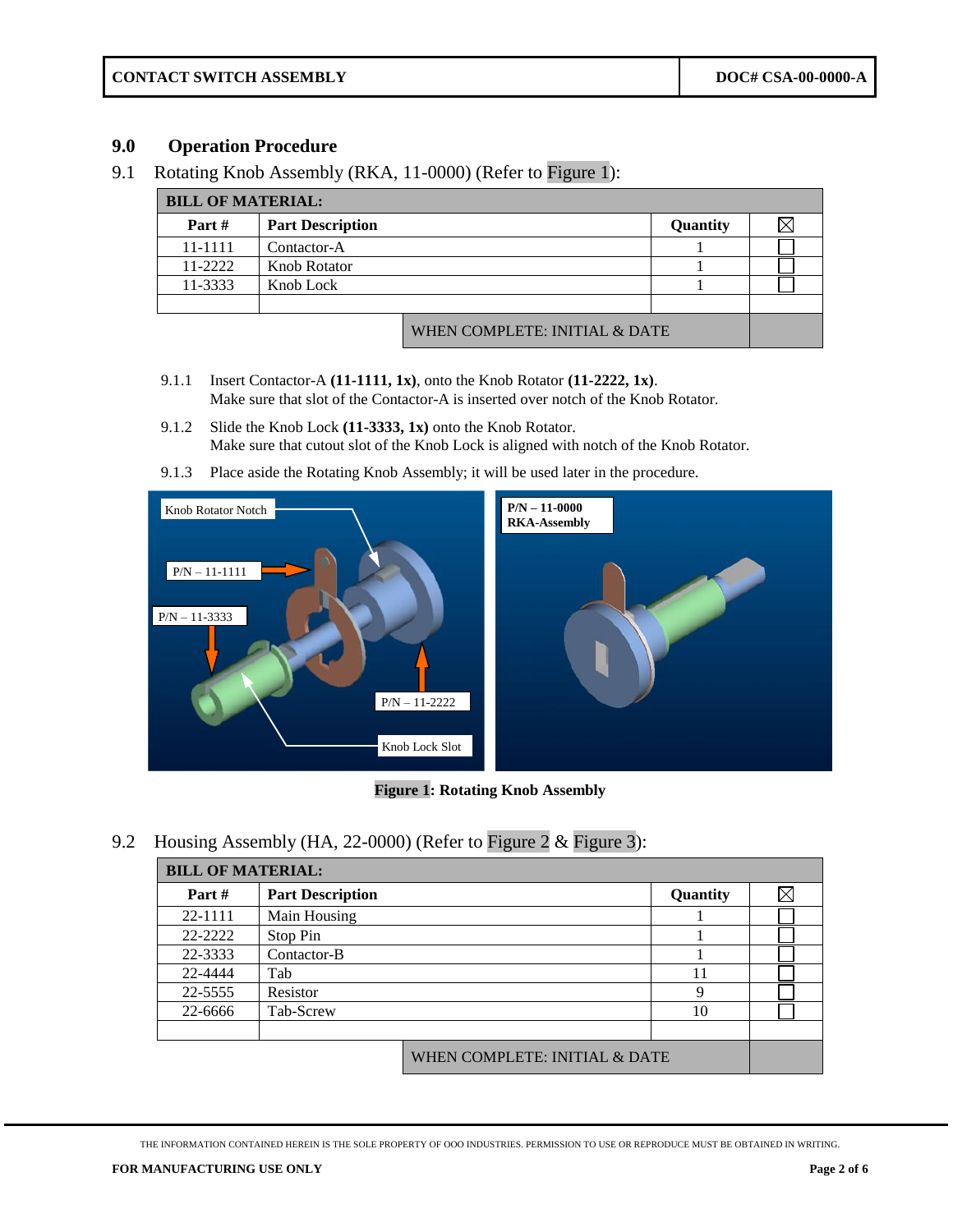<span id="page-2-2"></span><span id="page-2-1"></span>

|       | NOTE:   | Refer to Figure 2 & Figure 3 for proper positioning of the components.<br>Note that on the face of the Main Housing, there are 12 slots in clockwise position                           |
|-------|---------|-----------------------------------------------------------------------------------------------------------------------------------------------------------------------------------------|
| 9.2.1 |         | Insert and secure the Contactor-B $(22-3333, 1x)$ onto the Main Housing $(22-1111, 1x)$ . Make sure<br>Contactor-B is placed in 12 o'clock position of the Main Housing.                |
| 9.2.2 |         | Place the Tab $(22-4444, 1x)$ into the slot of the Main Housing (at 1 o'clock position) and secure it with<br>the Stop Pin (22-2222, 1x).                                               |
| 9.2.3 |         | Tab & Tab-Screw Installation:                                                                                                                                                           |
|       | 9.2.3.1 | Place the Tab $(22-4444, 1x)$ into the slot of the Main Housing (at 2 o'clock position) as shown<br>in Figure 2. Secure the Tab onto the Main Housing using Tab-Screw $(22-6666, 1x)$ . |
|       | 9.2.3.2 | Repeat Step 9.2.3.1, to install Tab and Tabs-Screw onto the Main Housing from 3 o'clock<br>position to 11 o'clock position as shown in Figure 3.                                        |
| 9.2.4 |         | Soldering of the Resistors:                                                                                                                                                             |
|       | 9.2.4.1 | Place and secure the Main Housing into the Vice Clamp.                                                                                                                                  |
|       | 9.2.4.2 | Place a Resistor (22-5555, 1x) between the Tabs (Tab at 1 o'clock position and Tab at 2<br>o'clock position).                                                                           |
|       | 9.2.4.3 | Using pair of Pliers, bend leads of the Resistor (at each end) and pass them through the hole of<br>the Tabs.                                                                           |
|       | 9.2.4.4 | Using Soldering Iron and Solder, solder the Resistor onto each Tab.                                                                                                                     |
|       | 9.2.4.5 | Using Wire Cutter, cutoff excess leads of the Resistor.                                                                                                                                 |
|       | 9.2.4.6 | Using IPA Alcohol and Q-tip clean up the surfaces of the Tabs.                                                                                                                          |
|       | 9.2.4.7 | Repeat Steps 9.2.4.2 through 9.2.4.6, and solder resistors between Tabs (Tab at 2 o'clock<br>position through Tab at 11 o'clock position).                                              |
|       | 9.2.4.8 | Place aside the Housing Assembly; it will be used later in the procedure.                                                                                                               |
|       |         | $P/N - 22 - 3333$<br>$P/N - 22 - 4444$<br>$P/N - 22 - 2222$                                                                                                                             |

**Figure 2: Housing Assembly – Exploded View**

 $P/N - 22 - 5555$ 

P/N – 22-1111

<span id="page-2-0"></span>THE INFORMATION CONTAINED HEREIN IS THE SOLE PROPERTY OF OOO INDUSTRIES. PERMISSION TO USE OR REPRODUCE MUST BE OBTAINED IN WRITING.

<span id="page-2-3"></span>P/N – 22-6666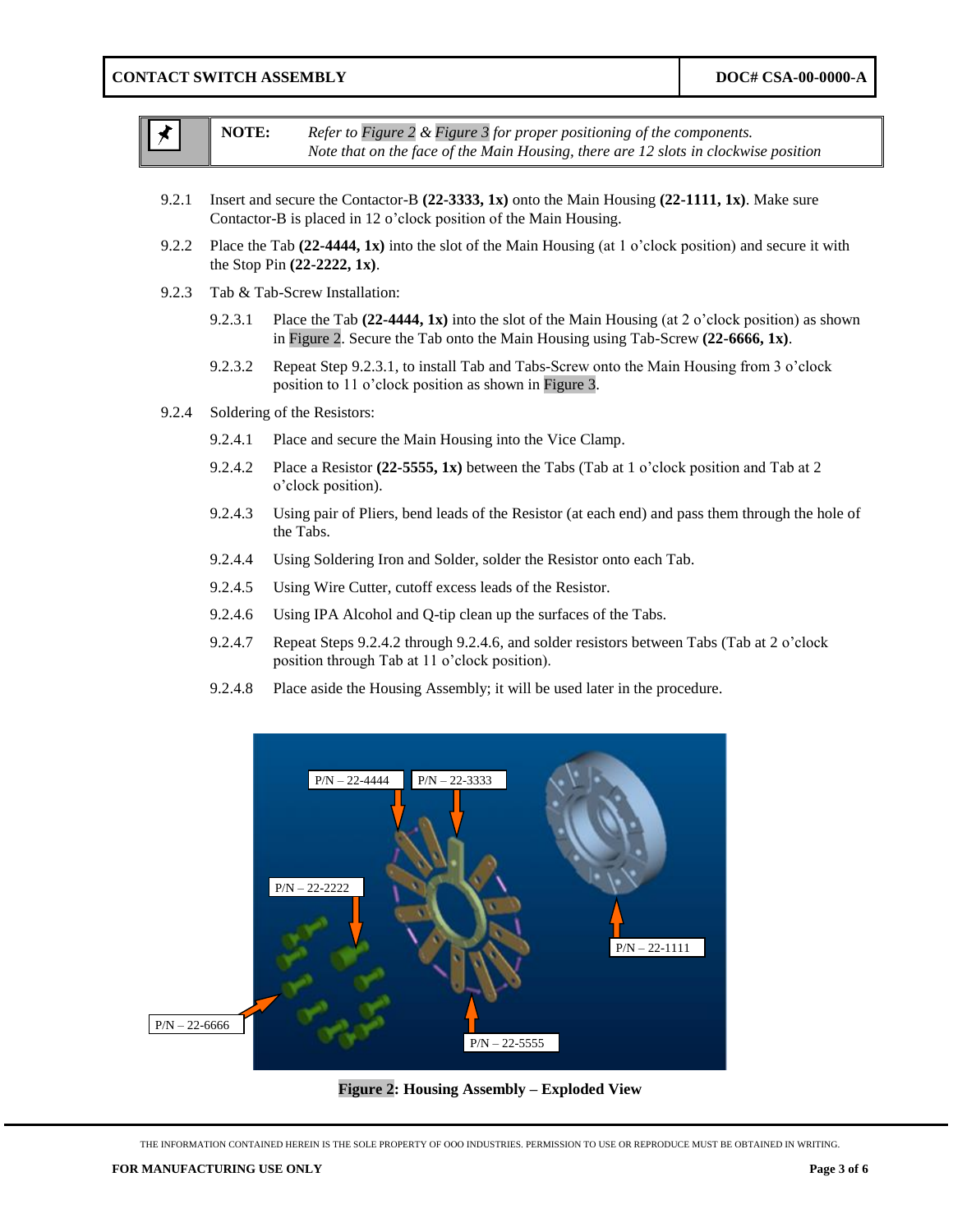

**Figure 3: Housing Assembly** 

<span id="page-3-0"></span>9.3 Bracket & PCB Assembly (PCB, 33-0000) (Refer to [Figure 4](#page-4-0) & [Figure 5\)](#page-4-1):

| <b>BILL OF MATERIAL:</b> |                         |                               |                |  |
|--------------------------|-------------------------|-------------------------------|----------------|--|
| Part #                   | <b>Part Description</b> |                               | Quantity       |  |
| 33-1111                  | <b>Bracket</b>          |                               |                |  |
| 33-2222                  | <b>Bracket Nut</b>      |                               | ာ              |  |
| 33-3333                  | PC Board                |                               |                |  |
| 33-4444                  | Resistor-1              |                               | $\mathfrak{D}$ |  |
| 33-5555                  | Resistor-2              |                               |                |  |
| 33-6666                  | PC Board Pin            |                               | ി              |  |
|                          |                         |                               |                |  |
|                          |                         | WHEN COMPLETE: INITIAL & DATE |                |  |

| $\bigstar$ | <b>NOTE:</b> | Refer to Figure 4 & Figure 5, for the proper positioning of the components. Proper<br>positioning of the component is very important for the Final Assembly |
|------------|--------------|-------------------------------------------------------------------------------------------------------------------------------------------------------------|
|            | <b>NOTE:</b> | Make sure to solder Resistors away from the Wire Routing Key Holes                                                                                          |

- 9.3.1 PCB Board Assembly:
	- 9.3.1.1 Place and secure the PCB Board **(33-3333, 1x)** into the Vice Clamp.
	- 9.3.1.2 Using Soldering Iron and Solder, solder the following components onto the PCB Board:
		- Solder Resistor-1 **(33-4444, 3x)** onto the PCB Board

THE INFORMATION CONTAINED HEREIN IS THE SOLE PROPERTY OF OOO INDUSTRIES. PERMISSION TO USE OR REPRODUCE MUST BE OBTAINED IN WRITING.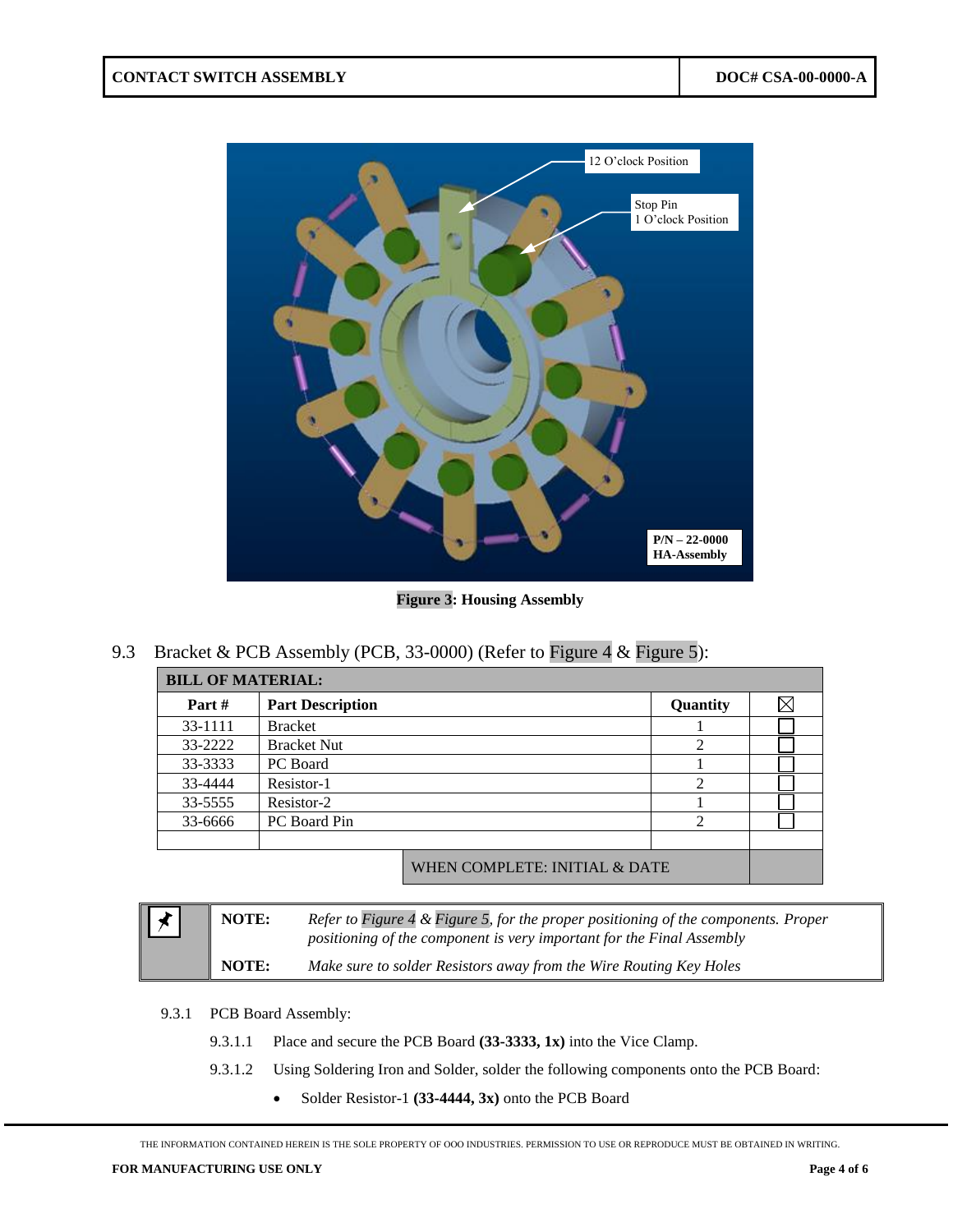- Solder Resistor-2 (33-5555, 2x) onto the PCB Board
- 9.3.1.3 Using Wire Cutter, cut off the excess leads of the Resistor.
- 9.3.1.4 Using IPA Alcohol and Q-tip clean up the surfaces of the Tabs.
- 9.3.2 Mount the PCB Board onto the Bracket **(33-1111, 1x)** using PCB Board Nuts **(33-6666, 2x)**.
- 9.3.3 Bracket Nuts **(33-2222, 2x)** will be used later in the Contact Switch Assembly.



**Figure 4: PCB Board Assembly** 

<span id="page-4-0"></span>

**Figure 5: PCB Board Assembly** 

<span id="page-4-1"></span>THE INFORMATION CONTAINED HEREIN IS THE SOLE PROPERTY OF OOO INDUSTRIES. PERMISSION TO USE OR REPRODUCE MUST BE OBTAINED IN WRITING.